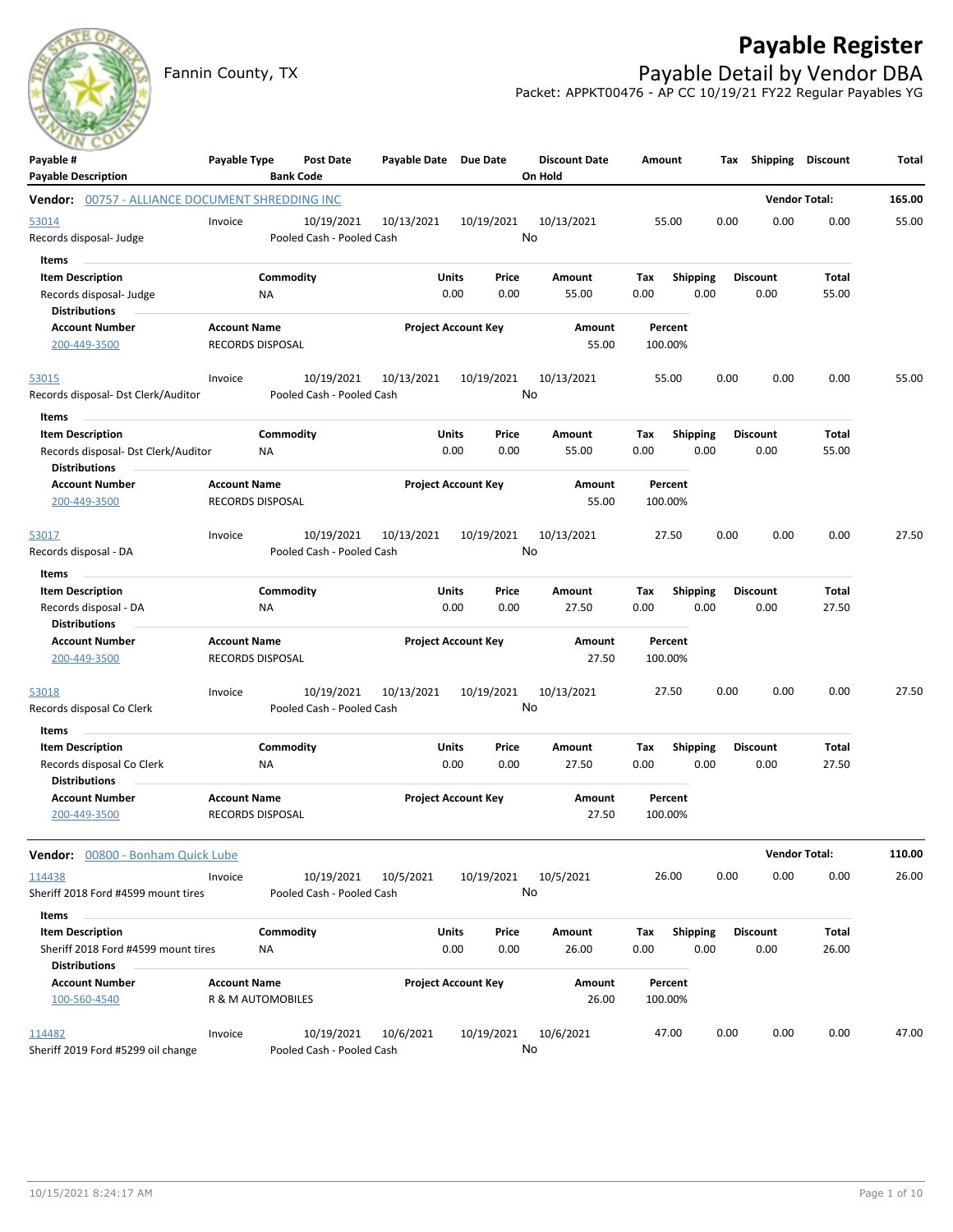| <b>Payable Register</b>                                                                |                                          |                  |                                         |                       |                            |                  |                                 |             |                         |      |                         |                      | Packet: APPKT00476 - AP CC 10/19/21 FY22 Regular Payables YG |
|----------------------------------------------------------------------------------------|------------------------------------------|------------------|-----------------------------------------|-----------------------|----------------------------|------------------|---------------------------------|-------------|-------------------------|------|-------------------------|----------------------|--------------------------------------------------------------|
| Payable #<br><b>Payable Description</b>                                                | Payable Type                             | <b>Bank Code</b> | <b>Post Date</b>                        | Payable Date Due Date |                            |                  | <b>Discount Date</b><br>On Hold | Amount      |                         |      | Tax Shipping Discount   |                      | Total                                                        |
| Items<br><b>Item Description</b>                                                       |                                          | Commodity        |                                         |                       | Units                      | Price            | Amount                          | Tax         | <b>Shipping</b>         |      | <b>Discount</b>         | Total                |                                                              |
| Sheriff 2019 Ford #5299 oil change<br><b>Distributions</b>                             |                                          | NA               |                                         |                       | 0.00                       | 0.00             | 47.00                           | 0.00        | 0.00                    |      | 0.00                    | 47.00                |                                                              |
| <b>Account Number</b>                                                                  | <b>Account Name</b>                      |                  |                                         |                       | <b>Project Account Key</b> |                  | Amount                          | Percent     |                         |      |                         |                      |                                                              |
| 100-560-4540                                                                           | R & M AUTOMOBILES                        |                  |                                         |                       |                            |                  | 47.00                           | 100.00%     |                         |      |                         |                      |                                                              |
| 114524                                                                                 | Invoice                                  |                  | 10/19/2021                              | 10/6/2021             |                            | 10/19/2021       | 10/6/2021                       | 7.00        |                         | 0.00 | 0.00                    | 0.00                 | 7.00                                                         |
| Sheriff 2020 Chev #3277 inspection                                                     |                                          |                  | Pooled Cash - Pooled Cash               |                       |                            | No               |                                 |             |                         |      |                         |                      |                                                              |
| Items                                                                                  |                                          |                  |                                         |                       |                            |                  |                                 |             |                         |      |                         |                      |                                                              |
| <b>Item Description</b>                                                                |                                          | Commodity        |                                         |                       | Units                      | Price            | Amount                          | Tax         | <b>Shipping</b>         |      | <b>Discount</b>         | Total                |                                                              |
| Sheriff 2020 Chev #3277 inspection<br><b>Distributions</b>                             |                                          | ΝA               |                                         |                       | 0.00                       | 0.00             | 7.00                            | 0.00        | 0.00                    |      | 0.00                    | 7.00                 |                                                              |
| <b>Account Number</b>                                                                  | <b>Account Name</b>                      |                  |                                         |                       | <b>Project Account Key</b> |                  | Amount                          | Percent     |                         |      |                         |                      |                                                              |
| 100-560-4540                                                                           | R & M AUTOMOBILES                        |                  |                                         |                       |                            |                  | 7.00                            | 100.00%     |                         |      |                         |                      |                                                              |
| 114535                                                                                 | Invoice                                  |                  | 10/19/2021                              | 10/6/2021             |                            | 10/19/2021       | 10/6/2021                       | 7.00        |                         | 0.00 | 0.00                    | 0.00                 | 7.00                                                         |
| Sheriff 2018 Ram #1034 inspection                                                      |                                          |                  | Pooled Cash - Pooled Cash               |                       |                            | No               |                                 |             |                         |      |                         |                      |                                                              |
| Items<br><b>Item Description</b>                                                       |                                          | Commodity        |                                         |                       | Units                      | Price            | Amount                          | Tax         | <b>Shipping</b>         |      | <b>Discount</b>         | Total                |                                                              |
| Sheriff 2018 Ram #1034 inspection                                                      |                                          | ΝA               |                                         |                       | 0.00                       | 0.00             | 7.00                            | 0.00        | 0.00                    |      | 0.00                    | 7.00                 |                                                              |
| Distributions                                                                          |                                          |                  |                                         |                       |                            |                  |                                 | Percent     |                         |      |                         |                      |                                                              |
| <b>Account Number</b><br>100-560-4540                                                  | <b>Account Name</b><br>R & M AUTOMOBILES |                  |                                         |                       | <b>Project Account Key</b> |                  | Amount<br>7.00                  | 100.00%     |                         |      |                         |                      |                                                              |
| 114563                                                                                 | Invoice                                  |                  | 10/19/2021                              | 10/7/2021             |                            | 10/19/2021       | 10/7/2021                       | 10.00       |                         | 0.00 | 0.00                    | 0.00                 | 10.00                                                        |
| Sheriff 2018 Ford #1068 flat repair                                                    |                                          |                  | Pooled Cash - Pooled Cash               |                       |                            | No               |                                 |             |                         |      |                         |                      |                                                              |
| Items                                                                                  |                                          |                  |                                         |                       |                            |                  |                                 |             |                         |      |                         |                      |                                                              |
| <b>Item Description</b><br>Sheriff 2018 Ford #1068 flat repair<br><b>Distributions</b> |                                          | Commodity<br>NA  |                                         |                       | Units<br>0.00              | Price<br>0.00    | Amount<br>10.00                 | Tax<br>0.00 | <b>Shipping</b><br>0.00 |      | <b>Discount</b><br>0.00 | Total<br>10.00       |                                                              |
| <b>Account Number</b>                                                                  | <b>Account Name</b>                      |                  |                                         |                       | <b>Project Account Key</b> |                  | Amount                          | Percent     |                         |      |                         |                      |                                                              |
| 100-560-4540                                                                           | R & M AUTOMOBILES                        |                  |                                         |                       |                            |                  | 10.00                           | 100.00%     |                         |      |                         |                      |                                                              |
| 114753                                                                                 | Invoice                                  |                  | 10/19/2021                              | 10/11/2021            |                            | 10/19/2021       | 10/11/2021                      | 13.00       |                         | 0.00 | 0.00                    | 0.00                 | 13.00                                                        |
| Sheriff 2018 Ford #1068 mount tire                                                     |                                          |                  | Pooled Cash - Pooled Cash               |                       |                            | No               |                                 |             |                         |      |                         |                      |                                                              |
| Items<br><b>Item Description</b>                                                       |                                          | Commodity        |                                         |                       | Units                      | Price            | Amount                          | Tax         | Shipping                |      | <b>Discount</b>         | Total                |                                                              |
| Sheriff 2018 Ford #1068 mount tire<br><b>Distributions</b>                             |                                          | ΝA               |                                         |                       | 0.00                       | 0.00             | 13.00                           | 0.00        | 0.00                    |      | 0.00                    | 13.00                |                                                              |
| Account Number                                                                         | <b>Account Name</b>                      |                  |                                         |                       | <b>Project Account Key</b> |                  | Amount                          | Percent     |                         |      |                         |                      |                                                              |
| 100-560-4540                                                                           | R & M AUTOMOBILES                        |                  |                                         |                       |                            |                  | 13.00                           | 100.00%     |                         |      |                         |                      |                                                              |
| <b>Vendor: 00046 - BONHAM, CITY OF</b>                                                 |                                          |                  |                                         |                       |                            |                  |                                 |             |                         |      |                         | <b>Vendor Total:</b> | 63,516.67                                                    |
| <b>INV0003289</b>                                                                      | Invoice                                  |                  | 10/19/2021                              | 10/14/2021            |                            | 10/19/2021       | 10/14/2021                      | 63,516.67   |                         | 0.00 | 0.00                    | 0.00                 | 63,516.67                                                    |
| Oct 2021 EMS service                                                                   |                                          |                  | Pooled Cash - Pooled Cash               |                       |                            | No               |                                 |             |                         |      |                         |                      |                                                              |
| Items<br><b>Item Description</b>                                                       |                                          | Commodity        |                                         |                       | Units                      | Price            | Amount                          | Tax         | Shipping                |      | <b>Discount</b>         | Total                |                                                              |
| Oct 2021 EMS service                                                                   |                                          | NA               |                                         |                       | 0.00                       | 0.00             | 63,516.67                       | 0.00        | 0.00                    |      | 0.00                    | 63,516.67            |                                                              |
| <b>Distributions</b><br>Account Number                                                 | <b>Account Name</b>                      |                  |                                         |                       | <b>Project Account Key</b> |                  | Amount                          | Percent     |                         |      |                         |                      |                                                              |
| 100-540-4170                                                                           | <b>EMS SERVICE</b>                       |                  |                                         |                       |                            |                  | 63,516.67                       | 100.00%     |                         |      |                         |                      |                                                              |
| Vendor: VEN02384 - Case, Michelle                                                      |                                          |                  |                                         |                       |                            |                  |                                 |             |                         |      |                         | <b>Vendor Total:</b> | 19.96                                                        |
| <b>INV0003287</b><br>Certificate frames                                                | Invoice                                  |                  | 10/19/2021<br>Pooled Cash - Pooled Cash | 10/14/2021            |                            | 10/19/2021<br>No | 10/14/2021                      | 19.96       |                         | 0.00 | 0.00                    | 0.00                 | 19.96                                                        |
|                                                                                        |                                          |                  |                                         |                       |                            |                  |                                 |             |                         |      |                         |                      |                                                              |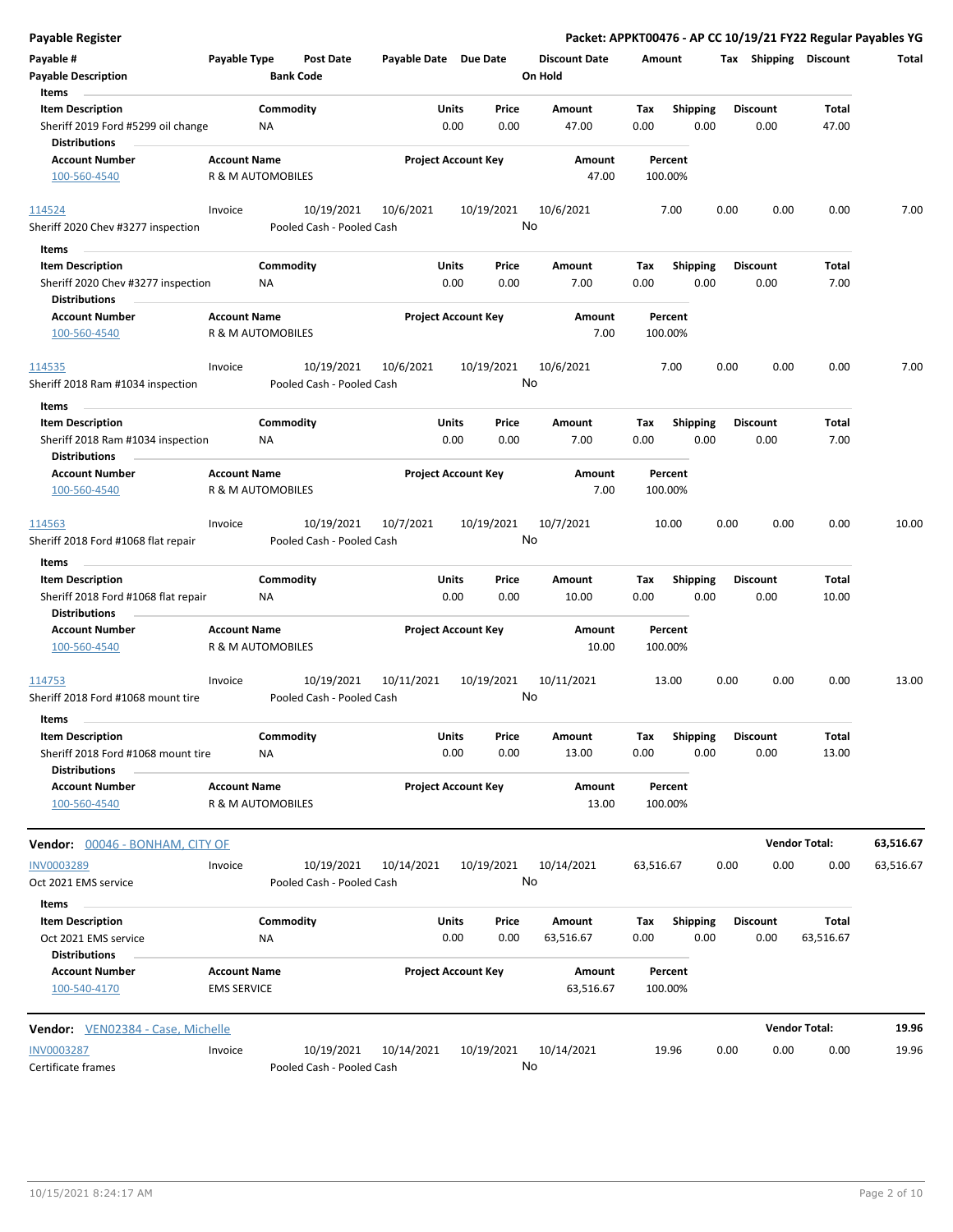| <b>Payable Register</b>                               |                                  |                           |                            |              |            |                      |        |                 |      |                       | Packet: APPKT00476 - AP CC 10/19/21 FY22 Regular Payables YG |        |
|-------------------------------------------------------|----------------------------------|---------------------------|----------------------------|--------------|------------|----------------------|--------|-----------------|------|-----------------------|--------------------------------------------------------------|--------|
| Payable #                                             | Payable Type                     | <b>Post Date</b>          | Payable Date Due Date      |              |            | <b>Discount Date</b> | Amount |                 |      | Tax Shipping Discount |                                                              | Total  |
| <b>Payable Description</b>                            |                                  | <b>Bank Code</b>          |                            |              |            | On Hold              |        |                 |      |                       |                                                              |        |
| Items                                                 |                                  |                           |                            |              |            |                      |        |                 |      |                       |                                                              |        |
| <b>Item Description</b>                               | Commodity                        |                           |                            | Units        | Price      | Amount               | Tax    | <b>Shipping</b> |      | <b>Discount</b>       | Total                                                        |        |
| Certificate frames                                    | Goods                            |                           |                            | 4.00         | 4.99       | 19.96                | 0.00   | 0.00            |      | 0.00                  | 19.96                                                        |        |
| <b>Distributions</b>                                  |                                  |                           |                            |              |            |                      |        |                 |      |                       |                                                              |        |
| <b>Account Number</b>                                 | <b>Account Name</b>              |                           | <b>Project Account Key</b> |              |            | Amount               |        | Percent         |      |                       |                                                              |        |
| 100-510-3100                                          | <b>OFFICE SUPPLIES</b>           |                           |                            |              |            | 19.96                |        | 100.00%         |      |                       |                                                              |        |
| Vendor: 00475 - COUNTY TRASH SERVICE                  |                                  |                           |                            |              |            |                      |        |                 |      | <b>Vendor Total:</b>  |                                                              | 210.00 |
| <b>INV0003265</b>                                     | Invoice                          | 10/19/2021                | 10/8/2021                  |              | 10/19/2021 | 10/8/2021            |        | 70.00           | 0.00 | 0.00                  | 0.00                                                         | 70.00  |
| #457411 Pct 3 Oct 2021 trash                          |                                  | Pooled Cash - Pooled Cash |                            |              |            | No                   |        |                 |      |                       |                                                              |        |
| Items                                                 |                                  |                           |                            |              |            |                      |        |                 |      |                       |                                                              |        |
| <b>Item Description</b>                               | Commodity                        |                           |                            | Units        | Price      | Amount               | Tax    | Shipping        |      | <b>Discount</b>       | Total                                                        |        |
| #457411 Pct 3 Oct 2021 trash                          | ΝA                               |                           |                            | 0.00         | 0.00       | 70.00                | 0.00   | 0.00            |      | 0.00                  | 70.00                                                        |        |
| <b>Distributions</b>                                  |                                  |                           |                            |              |            |                      |        |                 |      |                       |                                                              |        |
| <b>Account Number</b>                                 | <b>Account Name</b>              |                           | <b>Project Account Key</b> |              |            | Amount               |        | Percent         |      |                       |                                                              |        |
| 230-623-4430                                          | TRASH PICK-UP                    |                           |                            |              |            | 70.00                |        | 100.00%         |      |                       |                                                              |        |
| <b>INV0003266</b>                                     | Invoice                          | 10/19/2021                | 10/8/2021                  |              | 10/19/2021 | 10/8/2021            |        | 70.00           | 0.00 | 0.00                  | 0.00                                                         | 70.00  |
| #322234 Lake Fannin Oct 2021 trash                    |                                  | Pooled Cash - Pooled Cash |                            |              |            | No                   |        |                 |      |                       |                                                              |        |
| Items                                                 |                                  |                           |                            |              |            |                      |        |                 |      |                       |                                                              |        |
| <b>Item Description</b>                               | Commodity                        |                           |                            | Units        | Price      | Amount               | Tax    | <b>Shipping</b> |      | <b>Discount</b>       | Total                                                        |        |
| #322234 Lake Fannin Oct 2021 trash                    | NA.                              |                           |                            | 0.00         | 0.00       | 70.00                | 0.00   | 0.00            |      | 0.00                  | 70.00                                                        |        |
| <b>Distributions</b>                                  |                                  |                           |                            |              |            |                      |        |                 |      |                       |                                                              |        |
| <b>Account Number</b>                                 | <b>Account Name</b>              |                           | <b>Project Account Key</b> |              |            | Amount               |        | Percent         |      |                       |                                                              |        |
| 850-520-4430                                          | <b>TRASH PICK UP</b>             |                           |                            |              |            | 70.00                |        | 100.00%         |      |                       |                                                              |        |
| INV0003267                                            | Invoice                          | 10/19/2021                | 10/8/2021                  |              | 10/19/2021 | 10/8/2021            |        | 70.00           | 0.00 | 0.00                  | 0.00                                                         | 70.00  |
| #456515 Pct 1 Oct 2021 trash                          |                                  | Pooled Cash - Pooled Cash |                            |              |            | No                   |        |                 |      |                       |                                                              |        |
| Items                                                 |                                  |                           |                            |              |            |                      |        |                 |      |                       |                                                              |        |
| <b>Item Description</b>                               | Commodity                        |                           |                            | Units        | Price      | Amount               | Tax    | <b>Shipping</b> |      | <b>Discount</b>       | Total                                                        |        |
| #456515 Pct 1 Oct 2021 trash                          | ΝA                               |                           |                            | 0.00         | 0.00       | 70.00                | 0.00   | 0.00            |      | 0.00                  | 70.00                                                        |        |
| <b>Distributions</b>                                  |                                  |                           |                            |              |            |                      |        |                 |      |                       |                                                              |        |
| <b>Account Number</b>                                 | <b>Account Name</b>              |                           | <b>Project Account Key</b> |              |            | Amount               |        | Percent         |      |                       |                                                              |        |
| 210-621-4430                                          | <b>TRASH PICKUP</b>              |                           |                            |              |            | 70.00                |        | 100.00%         |      |                       |                                                              |        |
| Vendor: VEN02135 - D4TEAFCS                           |                                  |                           |                            |              |            |                      |        |                 |      | <b>Vendor Total:</b>  |                                                              | 150.00 |
| <b>INV0003256</b>                                     | Invoice                          | 10/19/2021                | 10/12/2021                 |              | 10/19/2021 | 10/12/2021           |        | 150.00          | 0.00 | 0.00                  | 0.00                                                         | 150.00 |
| B. Arie membership dues                               |                                  | Pooled Cash - Pooled Cash |                            |              |            | No                   |        |                 |      |                       |                                                              |        |
| Items                                                 |                                  |                           |                            |              |            |                      |        |                 |      |                       |                                                              |        |
| <b>Item Description</b>                               | Commodity                        |                           |                            | Units        | Price      | Amount               | Tax    | <b>Shipping</b> |      | <b>Discount</b>       | Total                                                        |        |
| B. Arie membership dues                               | NA                               |                           |                            | 0.00         | 0.00       | 150.00               | 0.00   | 0.00            |      | 0.00                  | 150.00                                                       |        |
| <b>Distributions</b>                                  |                                  |                           |                            |              |            |                      |        |                 |      |                       |                                                              |        |
| <b>Account Number</b>                                 | <b>Account Name</b>              |                           | <b>Project Account Key</b> |              |            | Amount               |        | Percent         |      |                       |                                                              |        |
| 100-665-4280                                          | IN/OUT CO.TRAVEL/TRAINING-F.C.S. |                           |                            |              |            | 150.00               |        | 100.00%         |      |                       |                                                              |        |
| <b>Vendor: 00335 - FANNIN COUNTY ELEC. CO-OP, INC</b> |                                  |                           |                            |              |            |                      |        |                 |      | <b>Vendor Total:</b>  |                                                              | 236.75 |
| <b>INV0003257</b>                                     | Invoice                          | 10/19/2021                | 10/8/2021                  |              | 10/19/2021 | 10/8/2021            |        | 236.75          | 0.00 | 0.00                  | 0.00                                                         | 236.75 |
| Pct 3 electric 9/7-10/7/21                            |                                  | Pooled Cash - Pooled Cash |                            |              |            | No                   |        |                 |      |                       |                                                              |        |
|                                                       |                                  |                           |                            |              |            |                      |        |                 |      |                       |                                                              |        |
| Items                                                 |                                  |                           |                            |              |            |                      |        |                 |      |                       |                                                              |        |
| <b>Item Description</b>                               | Commodity                        |                           |                            | <b>Units</b> | Price      | Amount               | Tax    | <b>Shipping</b> |      | <b>Discount</b>       | Total                                                        |        |
| Pct 3 electric 9/7-10/7/21<br><b>Distributions</b>    | ΝA                               |                           |                            | 0.00         | 0.00       | 236.75               | 0.00   | 0.00            |      | 0.00                  | 236.75                                                       |        |
| <b>Account Number</b>                                 | <b>Account Name</b>              |                           | <b>Project Account Key</b> |              |            | Amount               |        | Percent         |      |                       |                                                              |        |
| 230-623-4400                                          | UTILITY ELECTRICITY              |                           |                            |              |            | 236.75               |        | 100.00%         |      |                       |                                                              |        |
|                                                       |                                  |                           |                            |              |            |                      |        |                 |      |                       |                                                              |        |
| Vendor: 00797 - FANNIN COUNTY TAX ASSESSOR-COL        |                                  |                           |                            |              |            |                      |        |                 |      |                       | <b>Vendor Total:</b>                                         | 7.50   |
| <b>INV0003250</b>                                     | Invoice                          | 10/19/2021                | 10/13/2021                 |              | 10/19/2021 | 10/13/2021           |        | 7.50            | 0.00 | 0.00                  | 0.00                                                         | 7.50   |
| Sheriff 2020 Chev #3277 regist NSB7486                |                                  | Pooled Cash - Pooled Cash |                            |              |            | No                   |        |                 |      |                       |                                                              |        |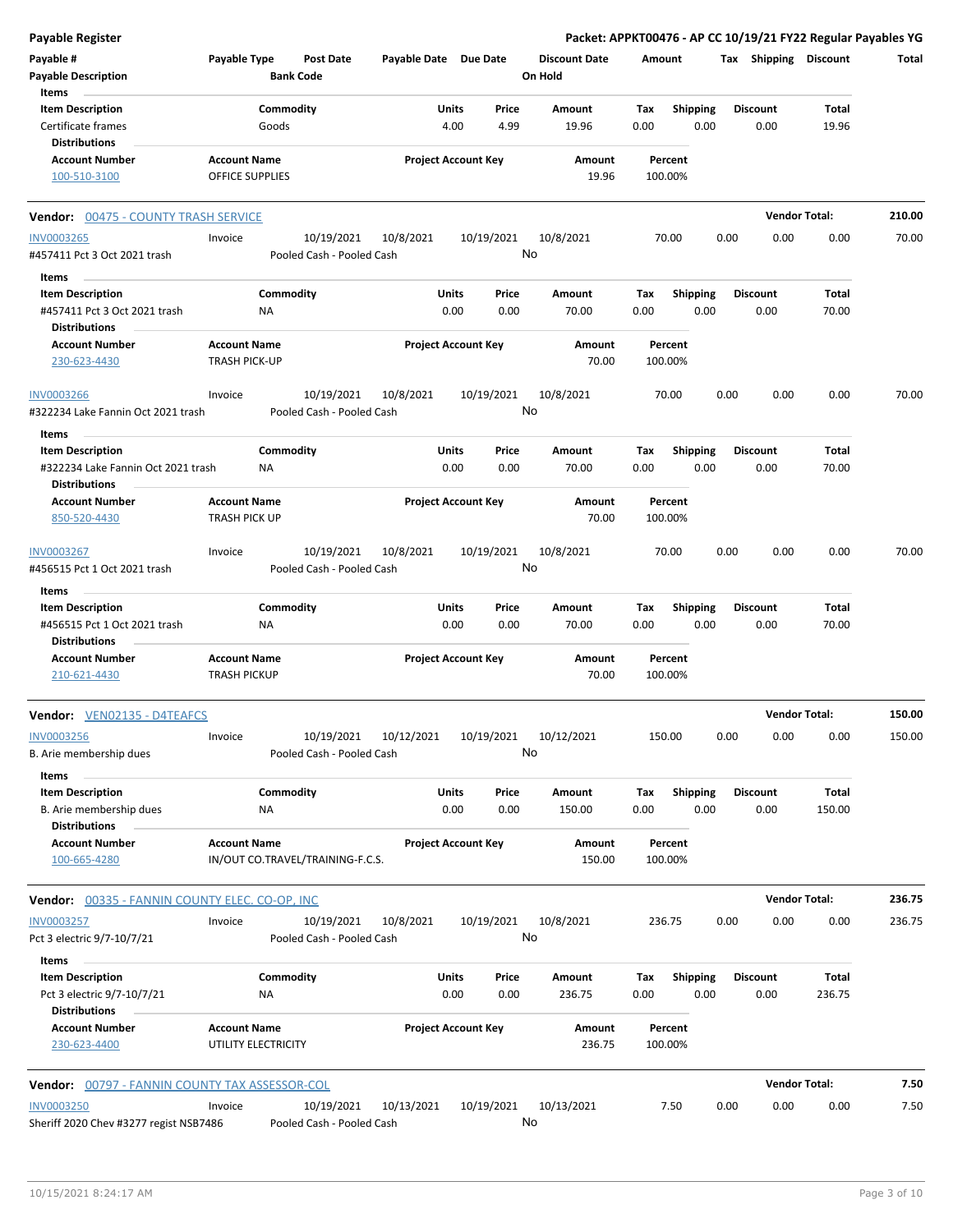| <b>Payable Register</b>                                        |                                                      |                           |                            |               |               |                      |             |                         |      |                         | Packet: APPKT00476 - AP CC 10/19/21 FY22 Regular Payables YG |        |
|----------------------------------------------------------------|------------------------------------------------------|---------------------------|----------------------------|---------------|---------------|----------------------|-------------|-------------------------|------|-------------------------|--------------------------------------------------------------|--------|
| Payable #                                                      | Payable Type                                         | <b>Post Date</b>          | Payable Date Due Date      |               |               | <b>Discount Date</b> | Amount      |                         |      | Tax Shipping Discount   |                                                              | Total  |
| <b>Payable Description</b>                                     |                                                      | <b>Bank Code</b>          |                            |               |               | On Hold              |             |                         |      |                         |                                                              |        |
| Items                                                          |                                                      |                           |                            |               |               |                      |             |                         |      |                         |                                                              |        |
| <b>Item Description</b>                                        | Commodity                                            |                           |                            | Units         | Price         | Amount               | Tax         | <b>Shipping</b>         |      | <b>Discount</b>         | Total                                                        |        |
| Sheriff 2020 Chev #3277 regist NSB7486<br><b>Distributions</b> | ΝA                                                   |                           |                            | 0.00          | 0.00          | 7.50                 | 0.00        | 0.00                    |      | 0.00                    | 7.50                                                         |        |
| <b>Account Number</b>                                          | <b>Account Name</b>                                  |                           | <b>Project Account Key</b> |               |               | Amount               |             | Percent                 |      |                         |                                                              |        |
| 100-560-4540                                                   | R & M AUTOMOBILES                                    |                           |                            |               |               | 7.50                 |             | 100.00%                 |      |                         |                                                              |        |
| <b>Vendor:</b> 00074 - FROELICH, DR. JAMES E.                  |                                                      |                           |                            |               |               |                      |             |                         |      |                         | <b>Vendor Total:</b>                                         | 200.00 |
| <b>INV0003286</b>                                              | Invoice                                              | 10/19/2021                | 10/14/2021                 |               | 10/19/2021    | 10/14/2021           | 200.00      |                         | 0.00 | 0.00                    | 0.00                                                         | 200.00 |
| 9/21-10/20/21 Health Officer                                   |                                                      | Pooled Cash - Pooled Cash |                            |               | No            |                      |             |                         |      |                         |                                                              |        |
|                                                                |                                                      |                           |                            |               |               |                      |             |                         |      |                         |                                                              |        |
| Items                                                          |                                                      |                           |                            |               |               |                      |             |                         |      |                         |                                                              |        |
| <b>Item Description</b>                                        | Commodity                                            |                           |                            | Units<br>0.00 | Price<br>0.00 | Amount<br>200.00     | Tax<br>0.00 | <b>Shipping</b><br>0.00 |      | <b>Discount</b><br>0.00 | <b>Total</b><br>200.00                                       |        |
| 9/21-10/20/21 Health Officer<br><b>Distributions</b>           | ΝA                                                   |                           |                            |               |               |                      |             |                         |      |                         |                                                              |        |
| <b>Account Number</b>                                          | <b>Account Name</b>                                  |                           | <b>Project Account Key</b> |               |               | Amount               |             | Percent                 |      |                         |                                                              |        |
| 100-641-1020                                                   | SALARY APPOINTED OFFICIAL                            |                           |                            |               |               | 200.00               |             | 100.00%                 |      |                         |                                                              |        |
|                                                                |                                                      |                           |                            |               |               |                      |             |                         |      |                         |                                                              |        |
| <b>Vendor: 00126 - HERRINGTON PLUMBING</b>                     |                                                      |                           |                            |               |               |                      |             |                         |      |                         | <b>Vendor Total:</b>                                         | 50.00  |
| <b>INV0003285</b>                                              | Invoice                                              | 10/19/2021                | 10/4/2021                  |               | 10/19/2021    | 10/4/2021            |             | 50.00                   | 0.00 | 0.00                    | 0.00                                                         | 50.00  |
| S Annex men's toilet repair                                    |                                                      | Pooled Cash - Pooled Cash |                            |               | No            |                      |             |                         |      |                         |                                                              |        |
| Items                                                          |                                                      |                           |                            |               |               |                      |             |                         |      |                         |                                                              |        |
| <b>Item Description</b>                                        | Commodity                                            |                           |                            | Units         | Price         | Amount               | Tax         | <b>Shipping</b>         |      | <b>Discount</b>         | Total                                                        |        |
| S Annex men's toilet repair                                    | NA                                                   |                           |                            | 0.00          | 0.00          | 50.00                | 0.00        | 0.00                    |      | 0.00                    | 50.00                                                        |        |
| <b>Distributions</b>                                           |                                                      |                           |                            |               |               |                      |             |                         |      |                         |                                                              |        |
| <b>Account Number</b>                                          | <b>Account Name</b>                                  |                           | <b>Project Account Key</b> |               |               | Amount               |             | Percent                 |      |                         |                                                              |        |
| 100-513-4500                                                   | <b>R&amp;M BUILDING</b>                              |                           |                            |               |               | 50.00                |             | 100.00%                 |      |                         |                                                              |        |
| <b>Vendor:</b> 00444 - KONICA MINOLTA PREMIER FINANCE          |                                                      |                           |                            |               |               |                      |             |                         |      |                         | <b>Vendor Total:</b>                                         | 888.45 |
| 74073746                                                       | Invoice                                              | 10/19/2021                | 10/9/2021                  |               | 10/19/2021    | 10/9/2021            | 888.45      |                         | 0.00 | 0.00                    | 0.00                                                         | 888.45 |
| Copier rental 10/15-11/14/21                                   |                                                      | Pooled Cash - Pooled Cash |                            |               | No            |                      |             |                         |      |                         |                                                              |        |
| Items                                                          |                                                      |                           |                            |               |               |                      |             |                         |      |                         |                                                              |        |
| <b>Item Description</b>                                        | Commodity                                            |                           |                            | Units         | Price         | Amount               | Tax         | <b>Shipping</b>         |      | <b>Discount</b>         | Total                                                        |        |
| Copier rental 10/15-11/14/21                                   | Service                                              |                           |                            | 0.00          | 0.00          | 888.45               | 0.00        | 0.00                    |      | 0.00                    | 888.45                                                       |        |
| <b>Distributions</b>                                           |                                                      |                           |                            |               |               |                      |             |                         |      |                         |                                                              |        |
| <b>Account Number</b>                                          | <b>Account Name</b>                                  |                           | <b>Project Account Key</b> |               |               | Amount               |             | Percent                 |      |                         |                                                              |        |
| 100-590-3150                                                   | <b>COPIER RENTAL</b>                                 |                           |                            |               |               | 73.29                |             | 8.25%                   |      |                         |                                                              |        |
| 160-452-3150                                                   | <b>COPIER RENTAL</b>                                 |                           |                            |               |               | 97.72                |             | 11.00%                  |      |                         |                                                              |        |
| 100-510-3150                                                   | <b>COPIER RENTAL</b>                                 |                           |                            |               |               | 314.27               |             | 35.37%                  |      |                         |                                                              |        |
| 100-513-3150                                                   | <b>COPIER RENTAL</b>                                 |                           |                            |               |               | 97.72                |             | 11.00%                  |      |                         |                                                              |        |
| 100-499-3150                                                   | <b>COPIER EXPENSE</b>                                |                           |                            |               |               | 89.75                |             | 10.10%                  |      |                         |                                                              |        |
| 100-665-3150                                                   | <b>COPIER RENTAL</b>                                 |                           |                            |               |               | 89.75                |             | 10.10%                  |      |                         |                                                              |        |
| 100-475-3150                                                   | <b>COPIER EXPENSE</b>                                |                           |                            |               |               | 101.52               |             | 11.43%                  |      |                         |                                                              |        |
| 100-575-3150                                                   | <b>COPIER RENTAL</b>                                 |                           |                            |               |               | 24.43                |             | 2.75%                   |      |                         |                                                              |        |
| <b>Vendor:</b> 00649 - LAW OFFICE OF MYLES PORTER, P.C.        |                                                      |                           |                            |               |               |                      |             |                         |      |                         | <b>Vendor Total:</b>                                         | 275.00 |
| INV0003251                                                     | Invoice                                              | 10/19/2021                | 10/6/2021                  |               | 10/19/2021    | 10/6/2021            | 275.00      |                         | 0.00 | 0.00                    | 0.00                                                         | 275.00 |
| 50743 Hass Co Ct@Law                                           |                                                      | Pooled Cash - Pooled Cash |                            |               |               | No                   |             |                         |      |                         |                                                              |        |
| Items                                                          |                                                      |                           |                            |               |               |                      |             |                         |      |                         |                                                              |        |
| <b>Item Description</b>                                        | Commodity                                            |                           |                            | Units         | Price         | Amount               | Тах         | <b>Shipping</b>         |      | <b>Discount</b>         | Total                                                        |        |
| 50743 Hass Co Ct@Law                                           | ΝA                                                   |                           |                            | 0.00          | 0.00          | 275.00               | 0.00        | 0.00                    |      | 0.00                    | 275.00                                                       |        |
| <b>Distributions</b>                                           |                                                      |                           |                            |               |               |                      |             |                         |      |                         |                                                              |        |
| <b>Account Number</b><br>100-410-4240                          | <b>Account Name</b><br><b>INDIGENT ATTORNEY FEES</b> |                           | <b>Project Account Key</b> |               |               | Amount<br>275.00     |             | Percent<br>100.00%      |      |                         |                                                              |        |
|                                                                |                                                      |                           |                            |               |               |                      |             |                         |      |                         |                                                              |        |
| Vendor: 00532 - PARHAM, WILLIAM                                |                                                      |                           |                            |               |               |                      |             |                         |      |                         | <b>Vendor Total:</b>                                         | 775.00 |
| <b>INV0003252</b>                                              | Invoice                                              | 10/19/2021                | 10/6/2021                  |               | 10/19/2021    | 10/6/2021            | 300.00      |                         | 0.00 | 0.00                    | 0.00                                                         | 300.00 |
| 50931 Milam Co Ct@Law                                          |                                                      | Pooled Cash - Pooled Cash |                            |               |               | No                   |             |                         |      |                         |                                                              |        |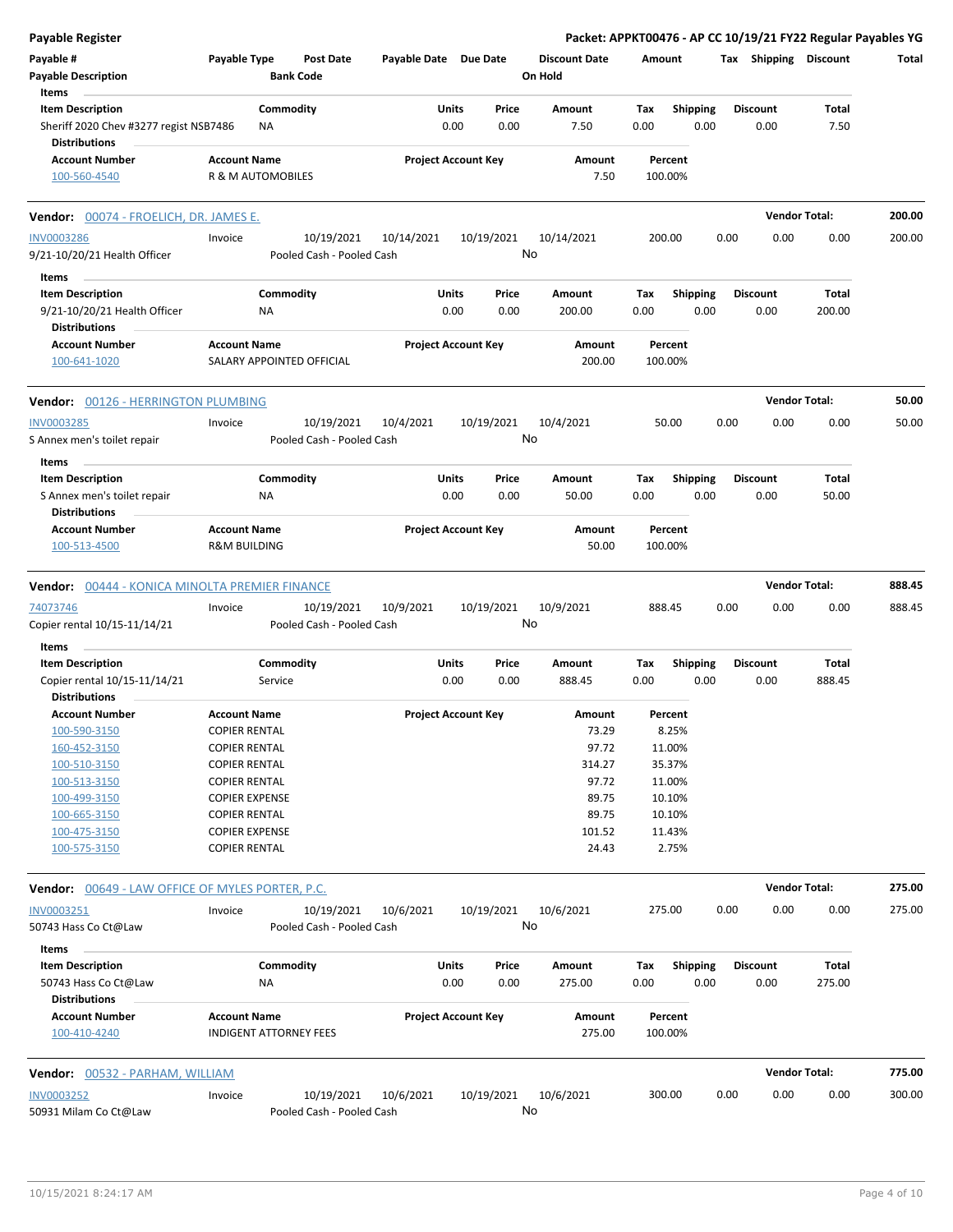**Payable # Payable Type Post Date Payable Date Due Date Payable Description Bank Code Discount Date Amount Tax Shipping Discount Total On Hold** 0.00 0.00 **Units** 50931 Milam Co Ct@Law 0.00 **Item Description** 300.00 **Price Amount Tax** 0.00 300.00 Commodity **Shipping Shipping Commodity Shipping Discount** Total NA **Items** 0.00 **Discount Account Number Account Name Project Account Key Amount Distributions Percent** 100-410-4240 INDIGENT ATTORNEY FEES 300.00 100.00% 10/19/2021 10/6/2021 10/19/2021 50755 Mejia Co Ct@Law Pooled Cash - Pooled Cash INV0003253 Invoice 10/6/2021 175.00 0.00 0.00 0.00 175.00 No 0.00 0.00 **Units** 50755 Mejia Co Ct@Law **175.00** NA 2000 0.00 0.00 0.00 0.00 0.00 0.00 **Item Description** 175.00 **Price Amount Tax** 0.00 175.00 Commodity **Shipping Shipping Commodity Shipping Discount** Total NA **Items** 0.00 **Discount Account Number Account Name Project Account Key Amount Distributions Percent** 100-410-4240 INDIGENT ATTORNEY FEES 175.00 100.00% 10/19/2021 10/5/2021 10/19/2021 50698 Anderson Co Ct@Law Pooled Cash - Pooled Cash INV0003254 Invoice 10/5/2021 300.00 0.00 0.00 0.00 300.00 No 0.00 0.00 **Units** 50698 Anderson Co Ct@Law 0.00 **Item Description** 300.00 **Price Amount Tax** 0.00 300.00 Commodity **Shipping Example 1 Commodity Shipping Discount** Total NA **Items** 0.00 **Discount Account Number Account Name Project Account Key Amount Distributions Percent** 100-410-4240 INDIGENT ATTORNEY FEES 300.00 100.00% **Vendor:** 00831 - Price Proctor **Vendor Total: 750.00** 10/19/2021 10/7/2021 10/19/2021 CR-18-26660 Fuller eval Pooled Cash - Pooled Cash 19 10 Invoice 10/19/2021 10/7/2021 10/19/2021 10/7/2021 750.00 0.00 0.00 0.00 750.00 No 0.00 0.00 **Units** CR-18-26660 Fuller eval 0.00 **Item Description** 750.00 **Price Amount Tax** 0.00 750.00 Commodity **Shipping Example 1 Commodity Shipping Discount** Total NA **Items** 0.00 **Discount Account Number Account Name Project Account Key Amount Distributions Percent** 100-435-4391 PROFESSIONAL SERVICES 750.00 100.00% **Vendor:** 00638 - R.K. HALL, LLC **Vendor Total: 35,581.26** 10/19/2021 10/6/2021 10/19/2021 #1474 Pct 3 oil sand Pooled Cash - Pooled Cash 3<u>09820</u> Invoice 10/19/2021 10/6/2021 10/19/2021 10/6/2021 20,401.26 0.00 0.00 0.00 20,401.26 No 309.11 66.00 **Units** #1474 Pct 3 oil sand 0.00 **Item Description** 20,401.26 **Price Amount Tax** 0.00 20,401.26 Commodity **Shipping Example 1 Commodity Shipping Discount** Total Goods **Items** 0.00 **Discount Account Number Account Name Project Account Key Amount Distributions Percent** 230-623-3460 CTIF EXPENDITURES 20,401.26 100.00% 10/19/2021 10/8/2021 10/19/2021 #1474 Pct 3 oil sand Pooled Cash - Pooled Cash 309966 Invoice 10/8/2021 15,180.00 0.00 0.00 0.00 15,180.00 No 230.00 66.00 **Units** #1474 Pct 3 oil sand 0.00 **Item Description** 15,180.00 **Price Amount Tax** 0.00 15,180.00 Commodity **Shipping Shipping Commodity Shipping Discount** Total Goods **Items** 0.00 **Discount Account Number Account Name Project Account Key Amount Distributions Percent** 230-623-3460 CTIF EXPENDITURES 15,180.00 100.00%

**Payable Register Packet: APPKT00476 - AP CC 10/19/21 FY22 Regular Payables YG**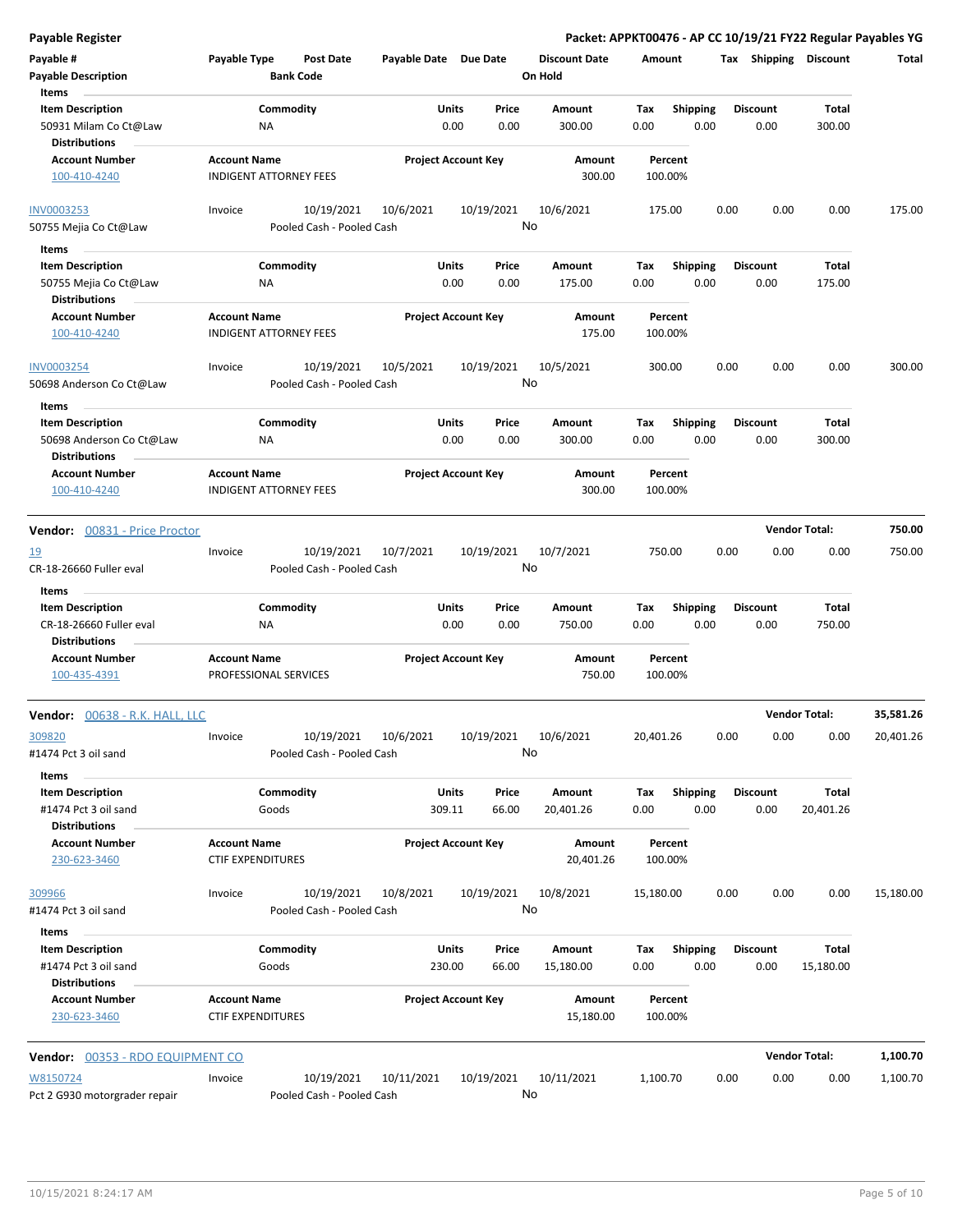| Payable Register                                                  |                     |                                |                                         |            |                            |               |                                 |             |                         |      |                         | Packet: APPKT00476 - AP CC 10/19/21 FY22 Regular Payables YG |           |
|-------------------------------------------------------------------|---------------------|--------------------------------|-----------------------------------------|------------|----------------------------|---------------|---------------------------------|-------------|-------------------------|------|-------------------------|--------------------------------------------------------------|-----------|
| Payable #<br><b>Payable Description</b>                           | Payable Type        | <b>Bank Code</b>               | Post Date                               |            | Payable Date Due Date      |               | <b>Discount Date</b><br>On Hold | Amount      |                         |      | Tax Shipping Discount   |                                                              | Total     |
| Items                                                             |                     |                                |                                         |            |                            |               |                                 |             |                         |      |                         |                                                              |           |
| <b>Item Description</b>                                           |                     | Commodity                      |                                         |            | Units                      | Price         | Amount                          | Tax         | <b>Shipping</b>         |      | <b>Discount</b>         | <b>Total</b>                                                 |           |
| Pct 2 G930 motorgrader repair<br><b>Distributions</b>             |                     | ΝA                             |                                         |            | 0.00                       | 0.00          | 1,100.70                        | 0.00        | 0.00                    |      | 0.00                    | 1,100.70                                                     |           |
| <b>Account Number</b>                                             | <b>Account Name</b> |                                |                                         |            | <b>Project Account Key</b> |               | Amount                          |             | Percent                 |      |                         |                                                              |           |
| 220-622-4580                                                      |                     | <b>R&amp;M MACHINERY PARTS</b> |                                         |            |                            |               | 1,100.70                        |             | 100.00%                 |      |                         |                                                              |           |
| Vendor: 00131 - REGIONAL PUBLIC DEFENDER                          |                     |                                |                                         |            |                            |               |                                 |             |                         |      |                         | <b>Vendor Total:</b>                                         | 14,461.00 |
| FY2022.51<br>FY22 interlocal allocation                           | Invoice             |                                | 10/19/2021<br>Pooled Cash - Pooled Cash | 10/15/2021 |                            | 10/19/2021    | 10/15/2021<br>No                | 14,461.00   |                         | 0.00 | 0.00                    | 0.00                                                         | 14,461.00 |
| Items                                                             |                     |                                |                                         |            |                            |               |                                 |             |                         |      |                         |                                                              |           |
| <b>Item Description</b>                                           |                     | Commodity                      |                                         |            | Units                      | Price         | Amount                          | Tax         | <b>Shipping</b>         |      | <b>Discount</b>         | Total                                                        |           |
| FY22 interlocal allocation                                        |                     | <b>NA</b>                      |                                         |            | 0.00                       | 0.00          | 14,461.00                       | 0.00        | 0.00                    |      | 0.00                    | 14,461.00                                                    |           |
| <b>Distributions</b><br><b>Account Number</b>                     | <b>Account Name</b> |                                |                                         |            | <b>Project Account Key</b> |               | Amount                          |             | Percent                 |      |                         |                                                              |           |
| 100-425-4220                                                      |                     |                                | REGIONAL INDIGENT DEFENSE PROG          |            |                            |               | 14,461.00                       |             | 100.00%                 |      |                         |                                                              |           |
| Vendor: 00289 - RELIANT                                           |                     |                                |                                         |            |                            |               |                                 |             |                         |      |                         | <b>Vendor Total:</b>                                         | 155.00    |
| 111034 619 611 2<br>#2 533 972-2 Pct 2 9/8-10/6/21                | Invoice             |                                | 10/19/2021<br>Pooled Cash - Pooled Cash | 10/8/2021  |                            | 10/19/2021    | 10/8/2021<br>No                 |             | 117.13                  | 0.00 | 0.00                    | 0.00                                                         | 117.13    |
| Items                                                             |                     |                                |                                         |            |                            |               |                                 |             |                         |      |                         |                                                              |           |
| <b>Item Description</b><br>#2 533 972-2 Pct 2 9/8-10/6/21         |                     | Commodity<br>ΝA                |                                         |            | Units<br>0.00              | Price<br>0.00 | Amount<br>117.13                | Tax<br>0.00 | <b>Shipping</b><br>0.00 |      | <b>Discount</b><br>0.00 | Total<br>117.13                                              |           |
| <b>Distributions</b><br><b>Account Number</b>                     | <b>Account Name</b> |                                |                                         |            | <b>Project Account Key</b> |               | Amount                          |             | Percent                 |      |                         |                                                              |           |
| 220-622-4400                                                      |                     | UTILITY ELECTRICITY            |                                         |            |                            |               | 117.13                          |             | 100.00%                 |      |                         |                                                              |           |
| 112 013 283 674 8<br>#2 591 591-9 Pct 2 guardlight 9/8-10/6/21    | Invoice             |                                | 10/19/2021<br>Pooled Cash - Pooled Cash | 10/11/2021 |                            | 10/19/2021    | 10/11/2021<br>No                |             | 26.52                   | 0.00 | 0.00                    | 0.00                                                         | 26.52     |
| Items                                                             |                     |                                |                                         |            |                            |               |                                 |             |                         |      |                         |                                                              |           |
| <b>Item Description</b>                                           |                     | Commodity                      |                                         |            | Units                      | Price         | Amount                          | Tax         | <b>Shipping</b>         |      | <b>Discount</b>         | Total                                                        |           |
| #2 591 591-9 Pct 2 guardlight 9/8-10/6/21<br><b>Distributions</b> |                     | ΝA                             |                                         |            | 0.00                       | 0.00          | 26.52                           | 0.00        | 0.00                    |      | 0.00                    | 26.52                                                        |           |
| <b>Account Number</b><br>220-622-4400                             | <b>Account Name</b> | UTILITY ELECTRICITY            |                                         |            | <b>Project Account Key</b> |               | Amount<br>26.52                 |             | Percent<br>100.00%      |      |                         |                                                              |           |
| 112 013 283 675 5<br>#2 591 592-7 Pct 2 guardlight 9/8-10/6/21    | Invoice             |                                | 10/19/2021<br>Pooled Cash - Pooled Cash | 10/11/2021 |                            | 10/19/2021    | 10/11/2021<br>No                |             | 11.35                   | 0.00 | 0.00                    | 0.00                                                         | 11.35     |
| Items                                                             |                     |                                |                                         |            |                            |               |                                 |             |                         |      |                         |                                                              |           |
| <b>Item Description</b>                                           |                     | Commodity                      |                                         |            | Units                      | Price         | Amount                          | Tax         | <b>Shipping</b>         |      | <b>Discount</b>         | Total                                                        |           |
| #2 591 592-7 Pct 2 guardlight 9/8-10/6/21<br><b>Distributions</b> |                     | ΝA                             |                                         |            | 0.00                       | 0.00          | 11.35                           | 0.00        | 0.00                    |      | 0.00                    | 11.35                                                        |           |
| <b>Account Number</b><br>220-622-4400                             | <b>Account Name</b> | UTILITY ELECTRICITY            |                                         |            | <b>Project Account Key</b> |               | Amount<br>11.35                 |             | Percent<br>100.00%      |      |                         |                                                              |           |
| <b>Vendor: 00269 - ROMCO EQUIPMENT CO.</b>                        |                     |                                |                                         |            |                            |               |                                 |             |                         |      |                         | <b>Vendor Total:</b>                                         | 1,403.80  |
| 101133169                                                         | Invoice             |                                | 10/19/2021                              | 10/6/2021  |                            | 10/19/2021    | 10/6/2021                       | 1,403.80    |                         | 0.00 | 0.00                    | 0.00                                                         | 1,403.80  |
| Pct 1 grader blades<br>Items                                      |                     |                                | Pooled Cash - Pooled Cash               |            |                            |               | No                              |             |                         |      |                         |                                                              |           |
| <b>Item Description</b>                                           |                     | Commodity                      |                                         |            | Units                      | Price         | Amount                          | Tax         | Shipping                |      | <b>Discount</b>         | Total                                                        |           |
| Pct 1 grader blades<br><b>Distributions</b>                       |                     | Goods                          |                                         |            | 20.00                      | 70.19         | 1,403.80                        | 0.00        | 0.00                    |      | 0.00                    | 1,403.80                                                     |           |
| <b>Account Number</b><br>210-621-4580                             | <b>Account Name</b> | <b>R&amp;M MACHINERY PARTS</b> |                                         |            | <b>Project Account Key</b> |               | Amount<br>1,403.80              |             | Percent<br>100.00%      |      |                         |                                                              |           |
| Vendor: 00707 - SPARKLIGHT                                        |                     |                                |                                         |            |                            |               |                                 |             |                         |      |                         | <b>Vendor Total:</b>                                         | 1,833.98  |
| <b>INV0003255</b>                                                 | Invoice             |                                | 10/19/2021                              | 10/13/2021 |                            | 10/19/2021    | 10/13/2021                      | 1,833.98    |                         | 0.00 | 0.00                    | 0.00                                                         | 1,833.98  |
| Internet service 10/11-11/10/21                                   |                     |                                | Pooled Cash - Pooled Cash               |            |                            |               | No                              |             |                         |      |                         |                                                              |           |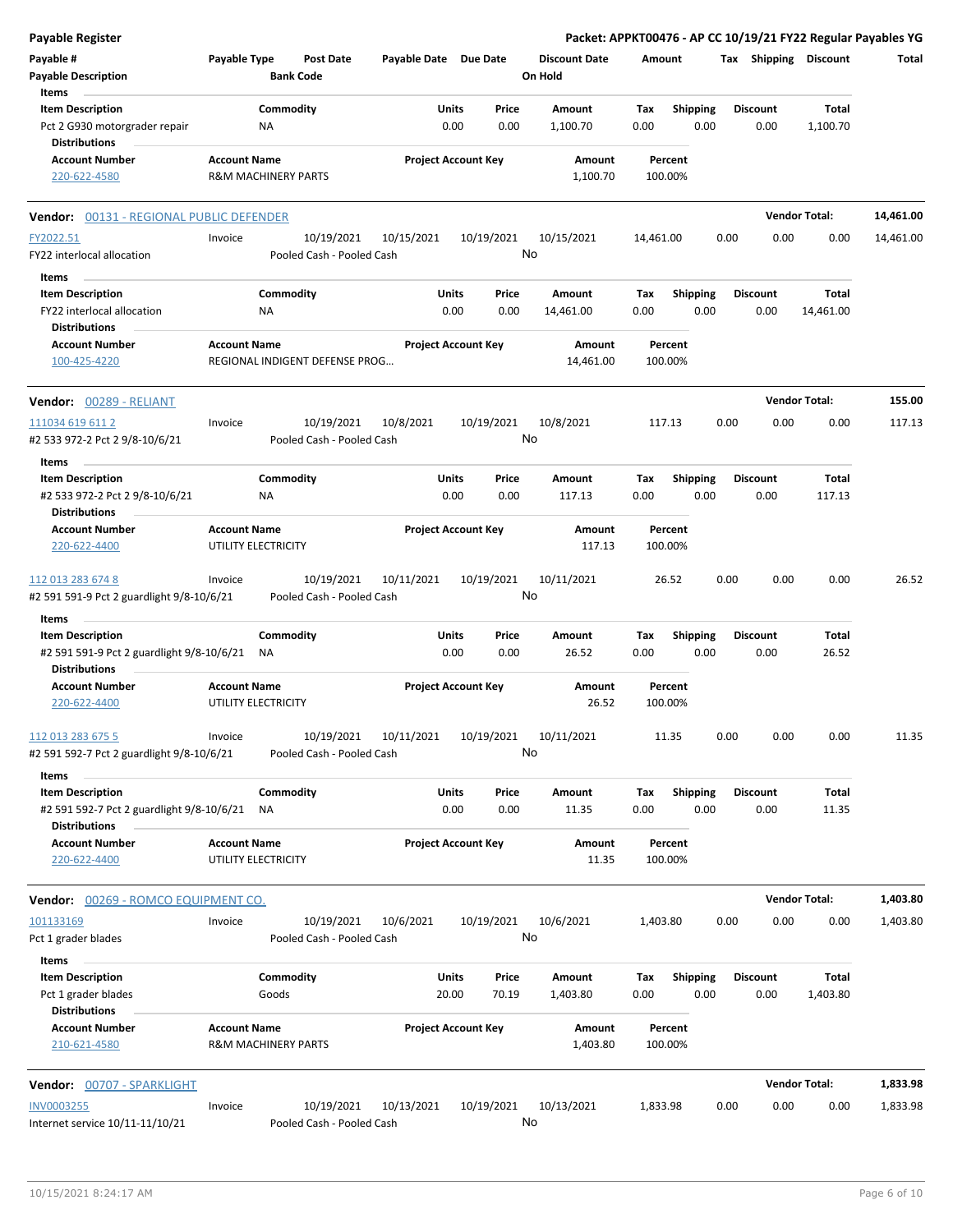#### **Payable Register Packet: APPKT00476 - AP CC 10/19/21 FY22 Regular Payables YG**

| Items<br><b>Item Description</b><br>Commodity<br>Units<br>Amount<br>Total<br>Price<br>Tax<br><b>Shipping</b><br><b>Discount</b><br>Internet service 10/11-11/10/21<br>0.00<br>0.00<br>1,833.98<br>0.00<br>0.00<br>0.00<br>1,833.98<br>Service<br><b>Distributions</b><br><b>Project Account Key</b><br><b>Account Number</b><br><b>Account Name</b><br>Amount<br>Percent<br><b>INTERNET</b><br>231.43<br>12.62%<br>100-518-4210<br>64.99<br>3.54%<br>100-665-4210<br><b>INTERNET</b><br>12.62%<br>100-513-4210<br><b>INTERNET</b><br>231.43<br><b>INTERNET</b><br>443.93<br>24.21%<br>100-518-4210<br>7.60%<br>139.39<br>100-518-4210<br><b>INTERNET</b><br>231.43<br>12.62%<br>100-518-4210<br><b>INTERNET</b><br>93.94<br>5.12%<br>100-645-4210<br><b>INTERNET</b><br>82.69<br>4.51%<br>100-514-4210<br><b>INTERNET</b><br>93.94<br><b>INTERNET</b><br>5.12%<br>240-624-4210<br>220.81<br>12.04%<br>100-560-4210<br><b>INTERNET SERVICE</b><br><b>Vendor Total:</b><br><b>Vendor: 00310 - TYLER TECHNOLOGIES, INC.</b><br>10/19/2021<br>10/1/2021<br>020-131373<br>Invoice<br>10/19/2021<br>10/1/2021<br>44,255.44<br>0.00<br>0.00<br>0.00<br>44,255.44<br>No<br>Saas fees Odyssey/Judge Edition/esignature Oc Pooled Cash - Pooled Cash<br>Items<br><b>Item Description</b><br>Commodity<br>Units<br>Price<br>Amount<br>Total<br>Tax<br><b>Shipping</b><br><b>Discount</b><br>Saas fees Odyssey/Judge Edition/esignatu NA<br>0.00<br>0.00<br>44,255.44<br>0.00<br>0.00<br>0.00<br>44,255.44<br><b>Distributions</b><br><b>Project Account Key</b><br><b>Account Number</b><br><b>Account Name</b><br>Amount<br>Percent<br>512.50<br>100-410-4530<br><b>COMPUTER SOFTWARE</b><br>1.16%<br>538.12<br>1.22%<br>100-435-4530<br><b>COMPUTER SOFTWARE</b><br><b>COMPUTER SOFTWARE</b><br>43,204.82<br>97.63%<br>100-510-4530<br>10/19/2021<br>10/10/2021<br>10/19/2021<br>10/10/2021<br>0.00<br>0.00<br>0.00<br>Invoice<br>28,655.00<br>No<br>Incode 10 SaaS fee 10/1/21-9/30/22<br>Pooled Cash - Pooled Cash<br>Items<br><b>Item Description</b><br>Commodity<br>Units<br>Total<br>Price<br>Amount<br>Tax<br><b>Shipping</b><br><b>Discount</b><br>0.00<br>0.00<br>0.00<br>0.00<br>Incode 10 SaaS fee 10/1/21-9/30/22<br>28,655.00<br>0.00<br>28,655.00<br>ΝA<br><b>Distributions</b><br><b>Account Name</b><br><b>Project Account Key</b><br><b>Account Number</b><br>Amount<br>Percent<br>100-510-4530<br><b>COMPUTER SOFTWARE</b><br>28,655.00<br>100.00%<br>74.38<br><b>Vendor Total:</b><br><b>Vendor:</b> VEN02292 - Whipple, Alicia<br>0.00<br>0.00<br>74.38<br>INV0003288<br>10/19/2021<br>10/14/2021<br>10/19/2021<br>10/14/2021<br>74.38<br>0.00<br>Invoice<br>No<br>10/27/21 travel-miles/meal<br>Pooled Cash - Pooled Cash<br>Items<br><b>Item Description</b><br>Commodity<br>Units<br>Price<br>Amount<br>Tax<br><b>Shipping</b><br><b>Discount</b><br>Total<br>0.00<br>74.38<br>0.00<br>0.00<br>74.38<br>10/27/21 travel-miles/meal<br>0.00<br>0.00<br>ΝA<br><b>Distributions</b><br><b>Account Number</b><br><b>Account Name</b><br><b>Project Account Key</b><br>Amount<br>Percent<br>100-495-4270<br>OUT OF COUNTY TRAVEL/TRAINING<br>74.38<br>100.00% | Payable #<br><b>Payable Description</b> | Payable Type | Post Date<br><b>Bank Code</b> | Payable Date Due Date |  | <b>Discount Date</b><br>On Hold | Amount | Tax | Shipping | <b>Discount</b> | Total |
|------------------------------------------------------------------------------------------------------------------------------------------------------------------------------------------------------------------------------------------------------------------------------------------------------------------------------------------------------------------------------------------------------------------------------------------------------------------------------------------------------------------------------------------------------------------------------------------------------------------------------------------------------------------------------------------------------------------------------------------------------------------------------------------------------------------------------------------------------------------------------------------------------------------------------------------------------------------------------------------------------------------------------------------------------------------------------------------------------------------------------------------------------------------------------------------------------------------------------------------------------------------------------------------------------------------------------------------------------------------------------------------------------------------------------------------------------------------------------------------------------------------------------------------------------------------------------------------------------------------------------------------------------------------------------------------------------------------------------------------------------------------------------------------------------------------------------------------------------------------------------------------------------------------------------------------------------------------------------------------------------------------------------------------------------------------------------------------------------------------------------------------------------------------------------------------------------------------------------------------------------------------------------------------------------------------------------------------------------------------------------------------------------------------------------------------------------------------------------------------------------------------------------------------------------------------------------------------------------------------------------------------------------------------------------------------------------------------------------------------------------------------------------------------------------------------------------------------------------------------------------------------------------------------------------------------------------------------------------------------------------------------------------------------------------------------------------------------------------------------------------------------------------------------------|-----------------------------------------|--------------|-------------------------------|-----------------------|--|---------------------------------|--------|-----|----------|-----------------|-------|
| 72,910.44<br>28,655.00                                                                                                                                                                                                                                                                                                                                                                                                                                                                                                                                                                                                                                                                                                                                                                                                                                                                                                                                                                                                                                                                                                                                                                                                                                                                                                                                                                                                                                                                                                                                                                                                                                                                                                                                                                                                                                                                                                                                                                                                                                                                                                                                                                                                                                                                                                                                                                                                                                                                                                                                                                                                                                                                                                                                                                                                                                                                                                                                                                                                                                                                                                                                                 |                                         |              |                               |                       |  |                                 |        |     |          |                 |       |
|                                                                                                                                                                                                                                                                                                                                                                                                                                                                                                                                                                                                                                                                                                                                                                                                                                                                                                                                                                                                                                                                                                                                                                                                                                                                                                                                                                                                                                                                                                                                                                                                                                                                                                                                                                                                                                                                                                                                                                                                                                                                                                                                                                                                                                                                                                                                                                                                                                                                                                                                                                                                                                                                                                                                                                                                                                                                                                                                                                                                                                                                                                                                                                        |                                         |              |                               |                       |  |                                 |        |     |          |                 |       |
|                                                                                                                                                                                                                                                                                                                                                                                                                                                                                                                                                                                                                                                                                                                                                                                                                                                                                                                                                                                                                                                                                                                                                                                                                                                                                                                                                                                                                                                                                                                                                                                                                                                                                                                                                                                                                                                                                                                                                                                                                                                                                                                                                                                                                                                                                                                                                                                                                                                                                                                                                                                                                                                                                                                                                                                                                                                                                                                                                                                                                                                                                                                                                                        |                                         |              |                               |                       |  |                                 |        |     |          |                 |       |
|                                                                                                                                                                                                                                                                                                                                                                                                                                                                                                                                                                                                                                                                                                                                                                                                                                                                                                                                                                                                                                                                                                                                                                                                                                                                                                                                                                                                                                                                                                                                                                                                                                                                                                                                                                                                                                                                                                                                                                                                                                                                                                                                                                                                                                                                                                                                                                                                                                                                                                                                                                                                                                                                                                                                                                                                                                                                                                                                                                                                                                                                                                                                                                        |                                         |              |                               |                       |  |                                 |        |     |          |                 |       |
|                                                                                                                                                                                                                                                                                                                                                                                                                                                                                                                                                                                                                                                                                                                                                                                                                                                                                                                                                                                                                                                                                                                                                                                                                                                                                                                                                                                                                                                                                                                                                                                                                                                                                                                                                                                                                                                                                                                                                                                                                                                                                                                                                                                                                                                                                                                                                                                                                                                                                                                                                                                                                                                                                                                                                                                                                                                                                                                                                                                                                                                                                                                                                                        |                                         |              |                               |                       |  |                                 |        |     |          |                 |       |
|                                                                                                                                                                                                                                                                                                                                                                                                                                                                                                                                                                                                                                                                                                                                                                                                                                                                                                                                                                                                                                                                                                                                                                                                                                                                                                                                                                                                                                                                                                                                                                                                                                                                                                                                                                                                                                                                                                                                                                                                                                                                                                                                                                                                                                                                                                                                                                                                                                                                                                                                                                                                                                                                                                                                                                                                                                                                                                                                                                                                                                                                                                                                                                        |                                         |              |                               |                       |  |                                 |        |     |          |                 |       |
|                                                                                                                                                                                                                                                                                                                                                                                                                                                                                                                                                                                                                                                                                                                                                                                                                                                                                                                                                                                                                                                                                                                                                                                                                                                                                                                                                                                                                                                                                                                                                                                                                                                                                                                                                                                                                                                                                                                                                                                                                                                                                                                                                                                                                                                                                                                                                                                                                                                                                                                                                                                                                                                                                                                                                                                                                                                                                                                                                                                                                                                                                                                                                                        |                                         |              |                               |                       |  |                                 |        |     |          |                 |       |
|                                                                                                                                                                                                                                                                                                                                                                                                                                                                                                                                                                                                                                                                                                                                                                                                                                                                                                                                                                                                                                                                                                                                                                                                                                                                                                                                                                                                                                                                                                                                                                                                                                                                                                                                                                                                                                                                                                                                                                                                                                                                                                                                                                                                                                                                                                                                                                                                                                                                                                                                                                                                                                                                                                                                                                                                                                                                                                                                                                                                                                                                                                                                                                        |                                         |              |                               |                       |  |                                 |        |     |          |                 |       |
|                                                                                                                                                                                                                                                                                                                                                                                                                                                                                                                                                                                                                                                                                                                                                                                                                                                                                                                                                                                                                                                                                                                                                                                                                                                                                                                                                                                                                                                                                                                                                                                                                                                                                                                                                                                                                                                                                                                                                                                                                                                                                                                                                                                                                                                                                                                                                                                                                                                                                                                                                                                                                                                                                                                                                                                                                                                                                                                                                                                                                                                                                                                                                                        |                                         |              |                               |                       |  |                                 |        |     |          |                 |       |
|                                                                                                                                                                                                                                                                                                                                                                                                                                                                                                                                                                                                                                                                                                                                                                                                                                                                                                                                                                                                                                                                                                                                                                                                                                                                                                                                                                                                                                                                                                                                                                                                                                                                                                                                                                                                                                                                                                                                                                                                                                                                                                                                                                                                                                                                                                                                                                                                                                                                                                                                                                                                                                                                                                                                                                                                                                                                                                                                                                                                                                                                                                                                                                        |                                         |              |                               |                       |  |                                 |        |     |          |                 |       |
|                                                                                                                                                                                                                                                                                                                                                                                                                                                                                                                                                                                                                                                                                                                                                                                                                                                                                                                                                                                                                                                                                                                                                                                                                                                                                                                                                                                                                                                                                                                                                                                                                                                                                                                                                                                                                                                                                                                                                                                                                                                                                                                                                                                                                                                                                                                                                                                                                                                                                                                                                                                                                                                                                                                                                                                                                                                                                                                                                                                                                                                                                                                                                                        |                                         |              |                               |                       |  |                                 |        |     |          |                 |       |
|                                                                                                                                                                                                                                                                                                                                                                                                                                                                                                                                                                                                                                                                                                                                                                                                                                                                                                                                                                                                                                                                                                                                                                                                                                                                                                                                                                                                                                                                                                                                                                                                                                                                                                                                                                                                                                                                                                                                                                                                                                                                                                                                                                                                                                                                                                                                                                                                                                                                                                                                                                                                                                                                                                                                                                                                                                                                                                                                                                                                                                                                                                                                                                        |                                         |              |                               |                       |  |                                 |        |     |          |                 |       |
|                                                                                                                                                                                                                                                                                                                                                                                                                                                                                                                                                                                                                                                                                                                                                                                                                                                                                                                                                                                                                                                                                                                                                                                                                                                                                                                                                                                                                                                                                                                                                                                                                                                                                                                                                                                                                                                                                                                                                                                                                                                                                                                                                                                                                                                                                                                                                                                                                                                                                                                                                                                                                                                                                                                                                                                                                                                                                                                                                                                                                                                                                                                                                                        |                                         |              |                               |                       |  |                                 |        |     |          |                 |       |
|                                                                                                                                                                                                                                                                                                                                                                                                                                                                                                                                                                                                                                                                                                                                                                                                                                                                                                                                                                                                                                                                                                                                                                                                                                                                                                                                                                                                                                                                                                                                                                                                                                                                                                                                                                                                                                                                                                                                                                                                                                                                                                                                                                                                                                                                                                                                                                                                                                                                                                                                                                                                                                                                                                                                                                                                                                                                                                                                                                                                                                                                                                                                                                        |                                         |              |                               |                       |  |                                 |        |     |          |                 |       |
|                                                                                                                                                                                                                                                                                                                                                                                                                                                                                                                                                                                                                                                                                                                                                                                                                                                                                                                                                                                                                                                                                                                                                                                                                                                                                                                                                                                                                                                                                                                                                                                                                                                                                                                                                                                                                                                                                                                                                                                                                                                                                                                                                                                                                                                                                                                                                                                                                                                                                                                                                                                                                                                                                                                                                                                                                                                                                                                                                                                                                                                                                                                                                                        |                                         |              |                               |                       |  |                                 |        |     |          |                 |       |
|                                                                                                                                                                                                                                                                                                                                                                                                                                                                                                                                                                                                                                                                                                                                                                                                                                                                                                                                                                                                                                                                                                                                                                                                                                                                                                                                                                                                                                                                                                                                                                                                                                                                                                                                                                                                                                                                                                                                                                                                                                                                                                                                                                                                                                                                                                                                                                                                                                                                                                                                                                                                                                                                                                                                                                                                                                                                                                                                                                                                                                                                                                                                                                        |                                         |              |                               |                       |  |                                 |        |     |          |                 |       |
|                                                                                                                                                                                                                                                                                                                                                                                                                                                                                                                                                                                                                                                                                                                                                                                                                                                                                                                                                                                                                                                                                                                                                                                                                                                                                                                                                                                                                                                                                                                                                                                                                                                                                                                                                                                                                                                                                                                                                                                                                                                                                                                                                                                                                                                                                                                                                                                                                                                                                                                                                                                                                                                                                                                                                                                                                                                                                                                                                                                                                                                                                                                                                                        |                                         |              |                               |                       |  |                                 |        |     |          |                 |       |
|                                                                                                                                                                                                                                                                                                                                                                                                                                                                                                                                                                                                                                                                                                                                                                                                                                                                                                                                                                                                                                                                                                                                                                                                                                                                                                                                                                                                                                                                                                                                                                                                                                                                                                                                                                                                                                                                                                                                                                                                                                                                                                                                                                                                                                                                                                                                                                                                                                                                                                                                                                                                                                                                                                                                                                                                                                                                                                                                                                                                                                                                                                                                                                        |                                         |              |                               |                       |  |                                 |        |     |          |                 |       |
|                                                                                                                                                                                                                                                                                                                                                                                                                                                                                                                                                                                                                                                                                                                                                                                                                                                                                                                                                                                                                                                                                                                                                                                                                                                                                                                                                                                                                                                                                                                                                                                                                                                                                                                                                                                                                                                                                                                                                                                                                                                                                                                                                                                                                                                                                                                                                                                                                                                                                                                                                                                                                                                                                                                                                                                                                                                                                                                                                                                                                                                                                                                                                                        |                                         |              |                               |                       |  |                                 |        |     |          |                 |       |
|                                                                                                                                                                                                                                                                                                                                                                                                                                                                                                                                                                                                                                                                                                                                                                                                                                                                                                                                                                                                                                                                                                                                                                                                                                                                                                                                                                                                                                                                                                                                                                                                                                                                                                                                                                                                                                                                                                                                                                                                                                                                                                                                                                                                                                                                                                                                                                                                                                                                                                                                                                                                                                                                                                                                                                                                                                                                                                                                                                                                                                                                                                                                                                        |                                         |              |                               |                       |  |                                 |        |     |          |                 |       |
|                                                                                                                                                                                                                                                                                                                                                                                                                                                                                                                                                                                                                                                                                                                                                                                                                                                                                                                                                                                                                                                                                                                                                                                                                                                                                                                                                                                                                                                                                                                                                                                                                                                                                                                                                                                                                                                                                                                                                                                                                                                                                                                                                                                                                                                                                                                                                                                                                                                                                                                                                                                                                                                                                                                                                                                                                                                                                                                                                                                                                                                                                                                                                                        |                                         |              |                               |                       |  |                                 |        |     |          |                 |       |
|                                                                                                                                                                                                                                                                                                                                                                                                                                                                                                                                                                                                                                                                                                                                                                                                                                                                                                                                                                                                                                                                                                                                                                                                                                                                                                                                                                                                                                                                                                                                                                                                                                                                                                                                                                                                                                                                                                                                                                                                                                                                                                                                                                                                                                                                                                                                                                                                                                                                                                                                                                                                                                                                                                                                                                                                                                                                                                                                                                                                                                                                                                                                                                        |                                         |              |                               |                       |  |                                 |        |     |          |                 |       |
|                                                                                                                                                                                                                                                                                                                                                                                                                                                                                                                                                                                                                                                                                                                                                                                                                                                                                                                                                                                                                                                                                                                                                                                                                                                                                                                                                                                                                                                                                                                                                                                                                                                                                                                                                                                                                                                                                                                                                                                                                                                                                                                                                                                                                                                                                                                                                                                                                                                                                                                                                                                                                                                                                                                                                                                                                                                                                                                                                                                                                                                                                                                                                                        |                                         |              |                               |                       |  |                                 |        |     |          |                 |       |
|                                                                                                                                                                                                                                                                                                                                                                                                                                                                                                                                                                                                                                                                                                                                                                                                                                                                                                                                                                                                                                                                                                                                                                                                                                                                                                                                                                                                                                                                                                                                                                                                                                                                                                                                                                                                                                                                                                                                                                                                                                                                                                                                                                                                                                                                                                                                                                                                                                                                                                                                                                                                                                                                                                                                                                                                                                                                                                                                                                                                                                                                                                                                                                        |                                         |              |                               |                       |  |                                 |        |     |          |                 |       |
|                                                                                                                                                                                                                                                                                                                                                                                                                                                                                                                                                                                                                                                                                                                                                                                                                                                                                                                                                                                                                                                                                                                                                                                                                                                                                                                                                                                                                                                                                                                                                                                                                                                                                                                                                                                                                                                                                                                                                                                                                                                                                                                                                                                                                                                                                                                                                                                                                                                                                                                                                                                                                                                                                                                                                                                                                                                                                                                                                                                                                                                                                                                                                                        | 025-353244                              |              |                               |                       |  |                                 |        |     |          |                 |       |
|                                                                                                                                                                                                                                                                                                                                                                                                                                                                                                                                                                                                                                                                                                                                                                                                                                                                                                                                                                                                                                                                                                                                                                                                                                                                                                                                                                                                                                                                                                                                                                                                                                                                                                                                                                                                                                                                                                                                                                                                                                                                                                                                                                                                                                                                                                                                                                                                                                                                                                                                                                                                                                                                                                                                                                                                                                                                                                                                                                                                                                                                                                                                                                        |                                         |              |                               |                       |  |                                 |        |     |          |                 |       |
|                                                                                                                                                                                                                                                                                                                                                                                                                                                                                                                                                                                                                                                                                                                                                                                                                                                                                                                                                                                                                                                                                                                                                                                                                                                                                                                                                                                                                                                                                                                                                                                                                                                                                                                                                                                                                                                                                                                                                                                                                                                                                                                                                                                                                                                                                                                                                                                                                                                                                                                                                                                                                                                                                                                                                                                                                                                                                                                                                                                                                                                                                                                                                                        |                                         |              |                               |                       |  |                                 |        |     |          |                 |       |
|                                                                                                                                                                                                                                                                                                                                                                                                                                                                                                                                                                                                                                                                                                                                                                                                                                                                                                                                                                                                                                                                                                                                                                                                                                                                                                                                                                                                                                                                                                                                                                                                                                                                                                                                                                                                                                                                                                                                                                                                                                                                                                                                                                                                                                                                                                                                                                                                                                                                                                                                                                                                                                                                                                                                                                                                                                                                                                                                                                                                                                                                                                                                                                        |                                         |              |                               |                       |  |                                 |        |     |          |                 |       |
|                                                                                                                                                                                                                                                                                                                                                                                                                                                                                                                                                                                                                                                                                                                                                                                                                                                                                                                                                                                                                                                                                                                                                                                                                                                                                                                                                                                                                                                                                                                                                                                                                                                                                                                                                                                                                                                                                                                                                                                                                                                                                                                                                                                                                                                                                                                                                                                                                                                                                                                                                                                                                                                                                                                                                                                                                                                                                                                                                                                                                                                                                                                                                                        |                                         |              |                               |                       |  |                                 |        |     |          |                 |       |
|                                                                                                                                                                                                                                                                                                                                                                                                                                                                                                                                                                                                                                                                                                                                                                                                                                                                                                                                                                                                                                                                                                                                                                                                                                                                                                                                                                                                                                                                                                                                                                                                                                                                                                                                                                                                                                                                                                                                                                                                                                                                                                                                                                                                                                                                                                                                                                                                                                                                                                                                                                                                                                                                                                                                                                                                                                                                                                                                                                                                                                                                                                                                                                        |                                         |              |                               |                       |  |                                 |        |     |          |                 |       |
|                                                                                                                                                                                                                                                                                                                                                                                                                                                                                                                                                                                                                                                                                                                                                                                                                                                                                                                                                                                                                                                                                                                                                                                                                                                                                                                                                                                                                                                                                                                                                                                                                                                                                                                                                                                                                                                                                                                                                                                                                                                                                                                                                                                                                                                                                                                                                                                                                                                                                                                                                                                                                                                                                                                                                                                                                                                                                                                                                                                                                                                                                                                                                                        |                                         |              |                               |                       |  |                                 |        |     |          |                 |       |
|                                                                                                                                                                                                                                                                                                                                                                                                                                                                                                                                                                                                                                                                                                                                                                                                                                                                                                                                                                                                                                                                                                                                                                                                                                                                                                                                                                                                                                                                                                                                                                                                                                                                                                                                                                                                                                                                                                                                                                                                                                                                                                                                                                                                                                                                                                                                                                                                                                                                                                                                                                                                                                                                                                                                                                                                                                                                                                                                                                                                                                                                                                                                                                        |                                         |              |                               |                       |  |                                 |        |     |          |                 |       |
|                                                                                                                                                                                                                                                                                                                                                                                                                                                                                                                                                                                                                                                                                                                                                                                                                                                                                                                                                                                                                                                                                                                                                                                                                                                                                                                                                                                                                                                                                                                                                                                                                                                                                                                                                                                                                                                                                                                                                                                                                                                                                                                                                                                                                                                                                                                                                                                                                                                                                                                                                                                                                                                                                                                                                                                                                                                                                                                                                                                                                                                                                                                                                                        |                                         |              |                               |                       |  |                                 |        |     |          |                 |       |
|                                                                                                                                                                                                                                                                                                                                                                                                                                                                                                                                                                                                                                                                                                                                                                                                                                                                                                                                                                                                                                                                                                                                                                                                                                                                                                                                                                                                                                                                                                                                                                                                                                                                                                                                                                                                                                                                                                                                                                                                                                                                                                                                                                                                                                                                                                                                                                                                                                                                                                                                                                                                                                                                                                                                                                                                                                                                                                                                                                                                                                                                                                                                                                        |                                         |              |                               |                       |  |                                 |        |     |          |                 |       |
|                                                                                                                                                                                                                                                                                                                                                                                                                                                                                                                                                                                                                                                                                                                                                                                                                                                                                                                                                                                                                                                                                                                                                                                                                                                                                                                                                                                                                                                                                                                                                                                                                                                                                                                                                                                                                                                                                                                                                                                                                                                                                                                                                                                                                                                                                                                                                                                                                                                                                                                                                                                                                                                                                                                                                                                                                                                                                                                                                                                                                                                                                                                                                                        |                                         |              |                               |                       |  |                                 |        |     |          |                 |       |
|                                                                                                                                                                                                                                                                                                                                                                                                                                                                                                                                                                                                                                                                                                                                                                                                                                                                                                                                                                                                                                                                                                                                                                                                                                                                                                                                                                                                                                                                                                                                                                                                                                                                                                                                                                                                                                                                                                                                                                                                                                                                                                                                                                                                                                                                                                                                                                                                                                                                                                                                                                                                                                                                                                                                                                                                                                                                                                                                                                                                                                                                                                                                                                        |                                         |              |                               |                       |  |                                 |        |     |          |                 |       |
|                                                                                                                                                                                                                                                                                                                                                                                                                                                                                                                                                                                                                                                                                                                                                                                                                                                                                                                                                                                                                                                                                                                                                                                                                                                                                                                                                                                                                                                                                                                                                                                                                                                                                                                                                                                                                                                                                                                                                                                                                                                                                                                                                                                                                                                                                                                                                                                                                                                                                                                                                                                                                                                                                                                                                                                                                                                                                                                                                                                                                                                                                                                                                                        |                                         |              |                               |                       |  |                                 |        |     |          |                 |       |
|                                                                                                                                                                                                                                                                                                                                                                                                                                                                                                                                                                                                                                                                                                                                                                                                                                                                                                                                                                                                                                                                                                                                                                                                                                                                                                                                                                                                                                                                                                                                                                                                                                                                                                                                                                                                                                                                                                                                                                                                                                                                                                                                                                                                                                                                                                                                                                                                                                                                                                                                                                                                                                                                                                                                                                                                                                                                                                                                                                                                                                                                                                                                                                        |                                         |              |                               |                       |  |                                 |        |     |          |                 |       |
|                                                                                                                                                                                                                                                                                                                                                                                                                                                                                                                                                                                                                                                                                                                                                                                                                                                                                                                                                                                                                                                                                                                                                                                                                                                                                                                                                                                                                                                                                                                                                                                                                                                                                                                                                                                                                                                                                                                                                                                                                                                                                                                                                                                                                                                                                                                                                                                                                                                                                                                                                                                                                                                                                                                                                                                                                                                                                                                                                                                                                                                                                                                                                                        |                                         |              |                               |                       |  |                                 |        |     |          |                 |       |
|                                                                                                                                                                                                                                                                                                                                                                                                                                                                                                                                                                                                                                                                                                                                                                                                                                                                                                                                                                                                                                                                                                                                                                                                                                                                                                                                                                                                                                                                                                                                                                                                                                                                                                                                                                                                                                                                                                                                                                                                                                                                                                                                                                                                                                                                                                                                                                                                                                                                                                                                                                                                                                                                                                                                                                                                                                                                                                                                                                                                                                                                                                                                                                        |                                         |              |                               |                       |  |                                 |        |     |          |                 |       |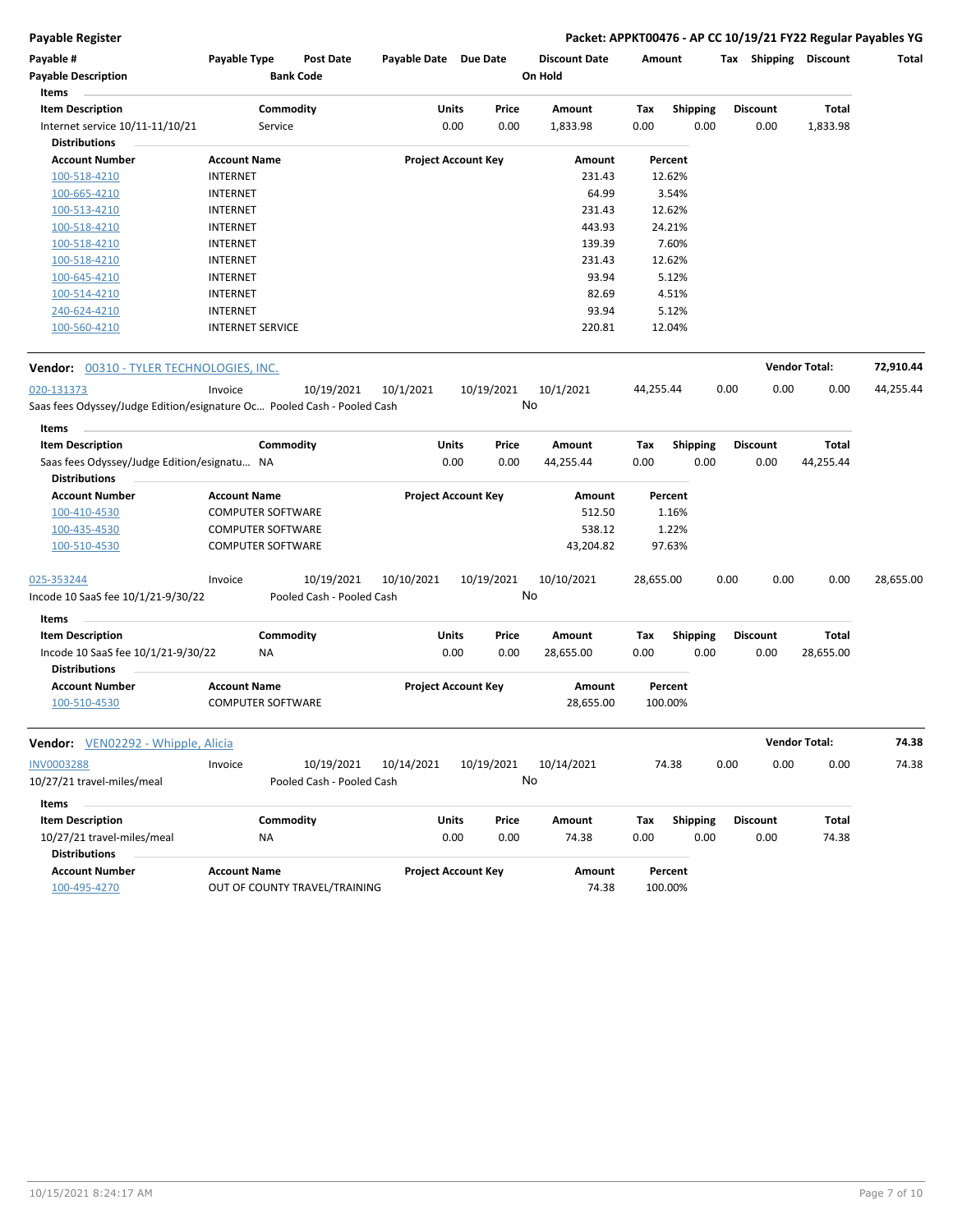# Payable Summary

| Type    | Count               | Gross      | Tax  | Shipping | <b>Discount</b> | Total      | <b>Manual Payment</b> | <b>Balance</b> |
|---------|---------------------|------------|------|----------|-----------------|------------|-----------------------|----------------|
| Invoice | 38                  | 194.874.89 | 0.00 | 0.00     | 0.00            | 194.874.89 | 0.00                  | 194.874.89     |
|         | <b>Grand Total:</b> | 194.874.89 | 0.00 | 0.00     | 0.00            | 194,874.89 | 0.00                  | 194.874.89     |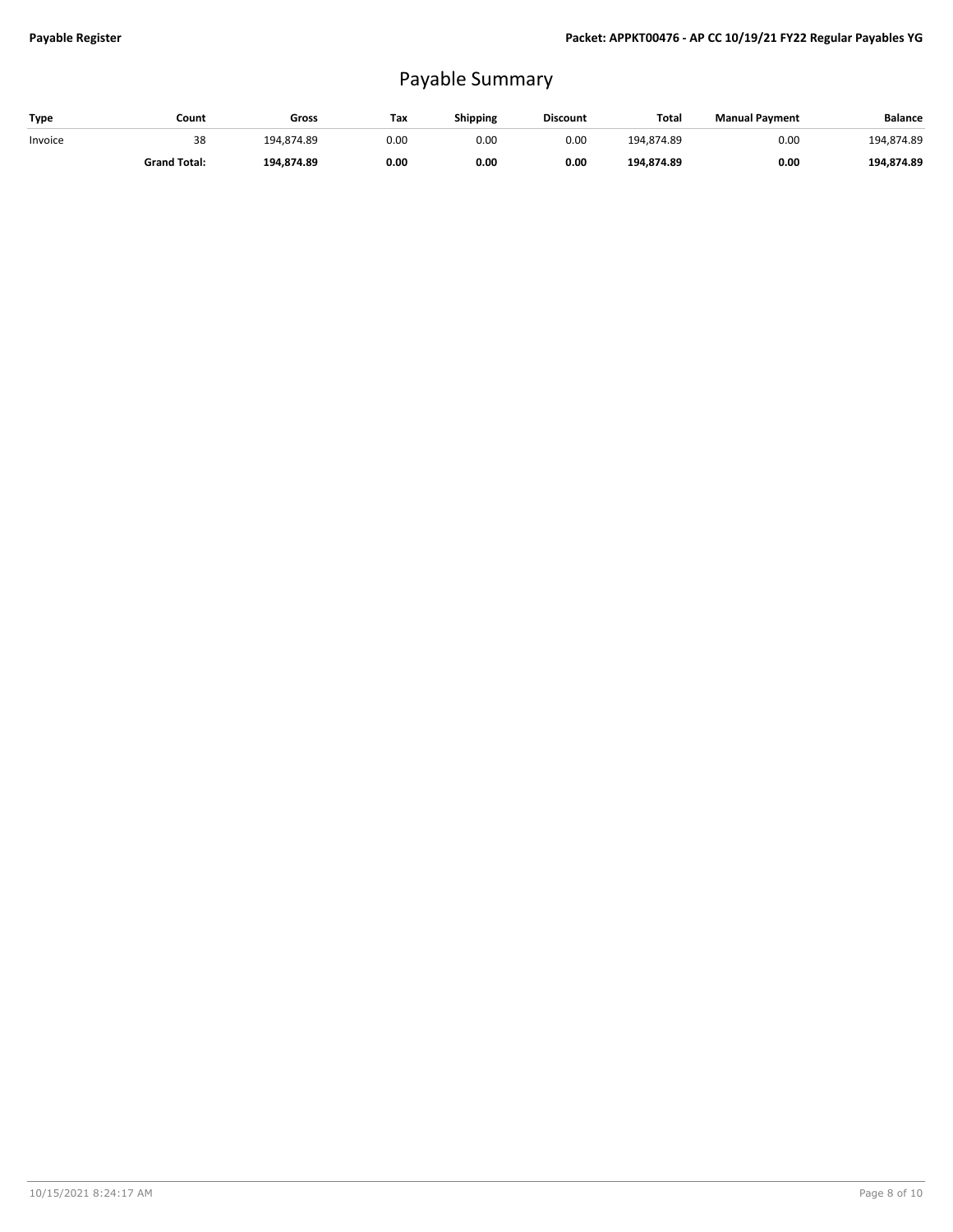### **Account Summary**

| Account        | Name                              |        | Amount        |
|----------------|-----------------------------------|--------|---------------|
| 100-410-4240   | <b>INDIGENT ATTORNEY FEES</b>     |        | 1,050.00      |
| 100-410-4530   | <b>COMPUTER SOFTWARE</b>          |        | 512.50        |
| 100-425-4220   | REGIONAL INDIGENT DEFENSE PROGRAM |        | 14,461.00     |
| 100-435-4391   | PROFESSIONAL SERVICES             |        | 750.00        |
| 100-435-4530   | <b>COMPUTER SOFTWARE</b>          |        | 538.12        |
| 100-475-3150   | <b>COPIER EXPENSE</b>             |        | 101.52        |
| 100-495-4270   | OUT OF COUNTY TRAVEL/TRAINING     |        | 74.38         |
| 100-499-3150   | <b>COPIER EXPENSE</b>             |        | 89.75         |
| 100-510-3100   | OFFICE SUPPLIES                   |        | 19.96         |
| 100-510-3150   | <b>COPIER RENTAL</b>              |        | 314.27        |
| 100-510-4530   | <b>COMPUTER SOFTWARE</b>          |        | 71,859.82     |
| 100-513-3150   | <b>COPIER RENTAL</b>              |        | 97.72         |
| 100-513-4210   | <b>INTERNET</b>                   |        | 231.43        |
| 100-513-4500   | <b>R&amp;M BUILDING</b>           |        | 50.00         |
| 100-514-4210   | <b>INTERNET</b>                   |        | 82.69         |
| 100-518-4210   | <b>INTERNET</b>                   |        | 1,046.18      |
| 100-540-4170   | <b>EMS SERVICE</b>                |        | 63,516.67     |
| 100-560-4210   | <b>INTERNET SERVICE</b>           |        | 220.81        |
| 100-560-4540   | <b>R &amp; M AUTOMOBILES</b>      |        | 117.50        |
| 100-575-3150   | <b>COPIER RENTAL</b>              |        | 24.43         |
| 100-590-3150   | <b>COPIER RENTAL</b>              |        | 73.29         |
| 100-641-1020   | SALARY APPOINTED OFFICIAL         |        | 200.00        |
| 100-645-4210   | <b>INTERNET</b>                   |        | 93.94         |
| 100-665-3150   | <b>COPIER RENTAL</b>              |        | 89.75         |
| 100-665-4210   | <b>INTERNET</b>                   |        | 64.99         |
| 100-665-4280   | IN/OUT CO.TRAVEL/TRAINING-F.C.S.  |        | 150.00        |
|                |                                   | Total: | 155,830.72    |
|                |                                   |        |               |
|                |                                   |        |               |
|                |                                   |        |               |
| Account        | Name                              |        | Amount        |
| 160-452-3150   | <b>COPIER RENTAL</b>              |        | 97.72         |
|                |                                   | Total: | 97.72         |
|                |                                   |        |               |
|                |                                   |        |               |
| Account        | Name                              |        | Amount        |
| 200-449-3500   | RECORDS DISPOSAL                  |        | 165.00        |
|                |                                   | Total: | 165.00        |
|                |                                   |        |               |
| Account        | Name                              |        | Amount        |
| 210-621-4430   | <b>TRASH PICKUP</b>               |        | 70.00         |
| 210-621-4580   | R&M MACHINERY PARTS               |        | 1,403.80      |
|                |                                   | Total: | 1,473.80      |
|                |                                   |        |               |
|                |                                   |        |               |
| Account        | Name                              |        | <b>Amount</b> |
| 220-622-4400   | UTILITY ELECTRICITY               |        | 155.00        |
| 220-622-4580   | <b>R&amp;M MACHINERY PARTS</b>    |        | 1,100.70      |
|                |                                   | Total: | 1,255.70      |
|                |                                   |        |               |
| <b>Account</b> | Name                              |        | Amount        |
| 230-623-3460   | <b>CTIF EXPENDITURES</b>          |        | 35,581.26     |
| 230-623-4400   | UTILITY ELECTRICITY               |        | 236.75        |
| 230-623-4430   | <b>TRASH PICK-UP</b>              |        | 70.00         |